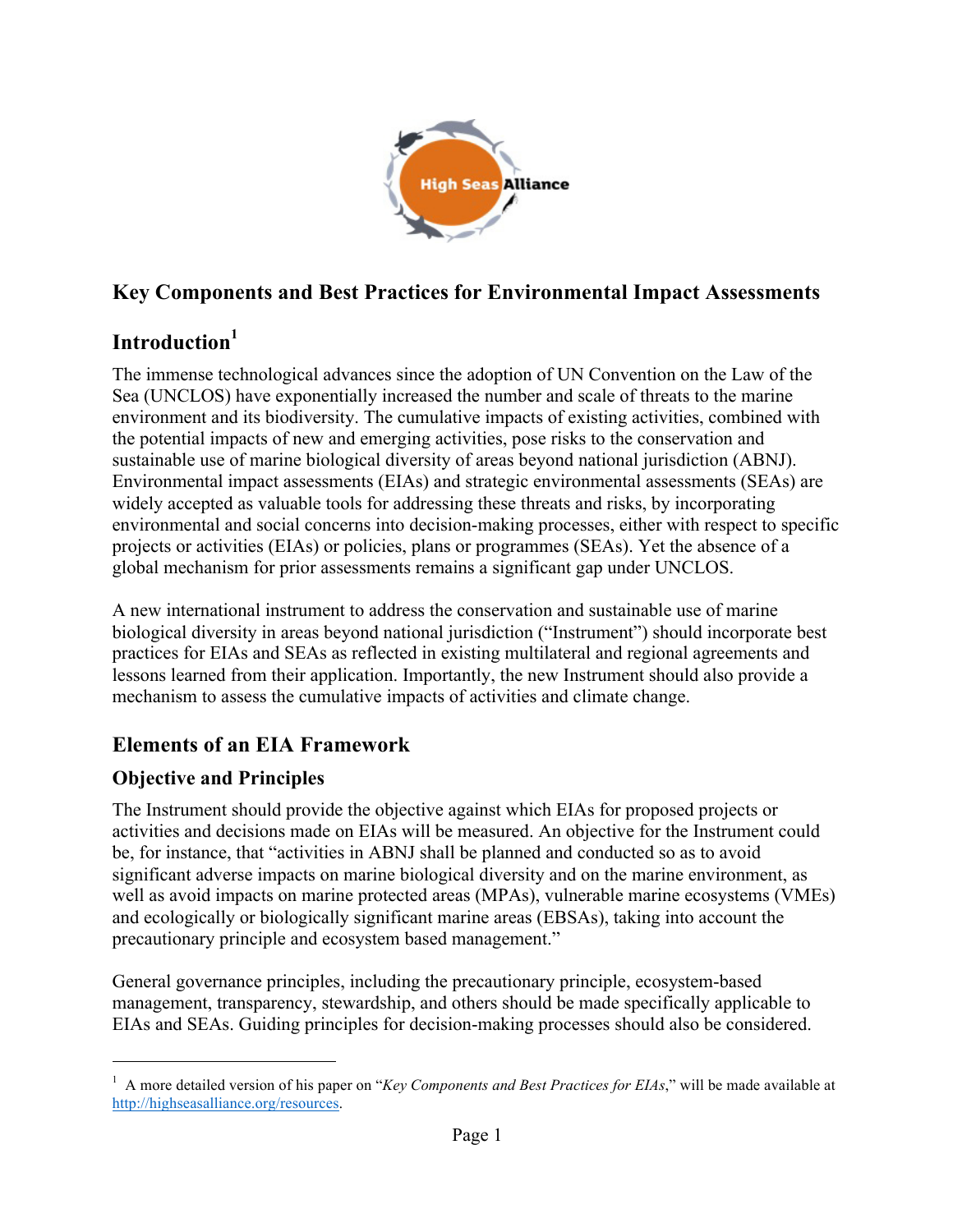These could be based on, for example, Article 3 of the Protocol on Environmental Protection to the Antarctic Treaty (**Madrid Protocol)** which requires, for example, that "activities shall be planned and conducted on the basis of information sufficient to allow prior assessments of, and informed judgments about their possible impacts;" that judgements take account of "whether technology and procedures are available to provide for environmentally safe operations; whether there exists the capacity to monitor key environmental parameters and ecosystem components so as to identify and provide early warning of any adverse effects…and to provide for modification of operating procedures… and whether there exists the capacity to respond promptly and effectively to accidents."

#### **Screening Threshold**

The screening threshold determines the need for an assessment. The Instrument could draw upon a number of examples of thresholds from existing agreements. Article 206 of **UNCLOS** requires assessment of planned activities which "may cause substantial pollution of or significant and harmful changes to the marine environment." The **Rio Declaration** Principle 17 calls for assessment of activities likely to have a significant adverse impact on the environment, and **Sustainable Development Goal** 14.2 also requires its parties to identify, monitor, and avoid significant adverse impacts. Similarly, the **Convention on Biological Diversity** provides for a threshold of proposed projects that are likely to have "significant adverse effects" on biological diversity.

One of the international instruments most widely recognized to reflect best practice on EIAs is the **Madrid Protocol**. Its preliminary threshold is a "minor or transitory impact" leading to a multi-layered approach to assessment with increasing requirements based on the level of potential harm (the preliminary threshold could lead to an initial evaluation followed by a more comprehensive evaluation depending upon the findings). Also widely recognized is a European convention on EIAs, the Convention on Environmental Impact Assessment in a Transboundary Context (**Espoo Convention)**. It has a threshold of activities "likely to cause a significant adverse transboundary impact" which are listed in its Appendix I. In addition, parties may discuss treating activities as "listed" if a party is concerned that an un-listed activity may cause a significant adverse transboundary impact.

Where information about ecosystems and impacts remains uncertain, as is the case for much of ABNJ, States should apply a precautionary screening threshold, whether it is a standard of potential significance, or a stepwise approach using a preliminary threshold (**Madrid Protocol**). In addition, the new Instrument should include an Annex that details certain activities that will always require EIAs (similar to the **Espoo Convention**). EIAs should also be required to consider cumulative impacts. Review of the screening process should be carried out and compliance should be ensured by the competent authority under the Instrument.

#### **Conduct of the EIA**

The Instrument should include a list of matters to be addressed as part of the EIA, thereby providing strong minimum standards and requirements for the conduct of EIAs and clarifying their definition, scope and content. For example, under the **Madrid Protocol**, once a Comprehensive Environmental Evaluation (CEE) (which is comparable to an EIA Report or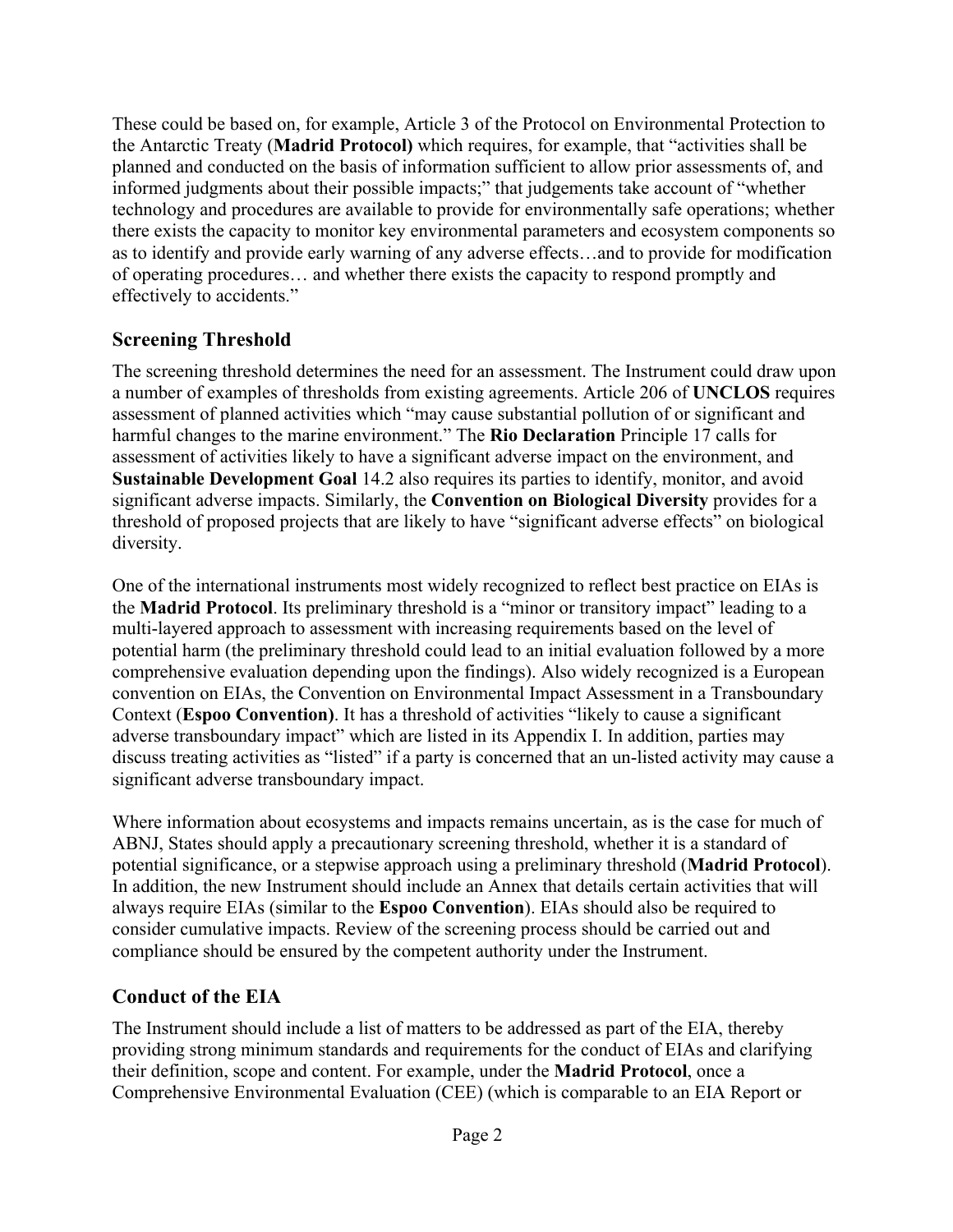Environmental Impact Statement (EIS)) is carried out based on a checklist of matters to be addressed in the assessment, it is then circulated to the Committee for Environmental Protection (CEP) and parties to the Madrid Protocol and published for comment. The final CEE must take those comments into account. The **Espoo Convention** establishes a similar process for the conduct of EIAs, and incorporates transparency through publication and public participation in the commenting process.

The Instrument should follow these practices. The body responsible for reviewing an EIA report will be determined by the architecture of the Instrument. One option noted in the PrepCom Chair's Overview<sup>2</sup> would make States responsible for conducting EIAs with respect to activities under their jurisdiction or control. States could establish the framework under which the public or private entities under their jurisdiction or control will carry out such assessments, with proponents of an activity bearing the costs. In addition, provision needs to be made for transboundary EIAs, where effects of activities within national jurisdictions may impact ABNJ. Cumulative impacts over time and across sectors should also be considered, as well as impacts caused by other activities outside areas of national jurisdiction, socio-economic impacts, and the risks of impacts.

#### **Decision**

Following an EIA, a decision must be made as to whether and under what conditions the activity can proceed, as is done under the **Madrid Protocol** and the **Espoo Convention**, taking into account the comments and the consultations generated while compiling the EIA.

Under the Instrument, the State with jurisdiction or control over the activity could be responsible for taking the decision to permit it, but to ensure that the best available science is incorporated into each decision, a scientific body under the Instrument should review the adequacy of the EIA and potentially even adopt a decision on the permissibility of an activity and/or the conditions under which the activity may proceed. Alternatively, a governing body could be given responsibility for taking such a decision, based on the advice of a scientific body. This international level of decision-making may be especially necessary in cases where cumulative impacts of a number of activities and/or transboundary impacts of activities are assessed. Where a sectoral or regional organization already has the authority to adopt a decision on an EIA and/or an SEA, such decisions should reflect, at minimum, the requirements, principles and standards adopted pursuant to the Instrument.

#### **Monitoring, Review and Compliance**

The Instrument should also make provisions for monitoring, review and compliance. This could involve, as in the Madrid Protocol, monitoring of key environmental indicators, reporting provisions, adjustment or termination of an activity or redress, reparation and compensation on the basis of the monitoring results, and bonding provisions.

<sup>&</sup>lt;sup>2</sup> Following the first session of the Preparatory Committee (PrepCom), the PrepCom's Chair, H.E. Mr. Eden Charles of Trinidad & Tobago provided his overview of the first session ("Chairs Overview"), http://www.un.org/depts/los/biodiversity/prepcom\_files/PrepCom\_1\_Chair's\_Overview.pdf.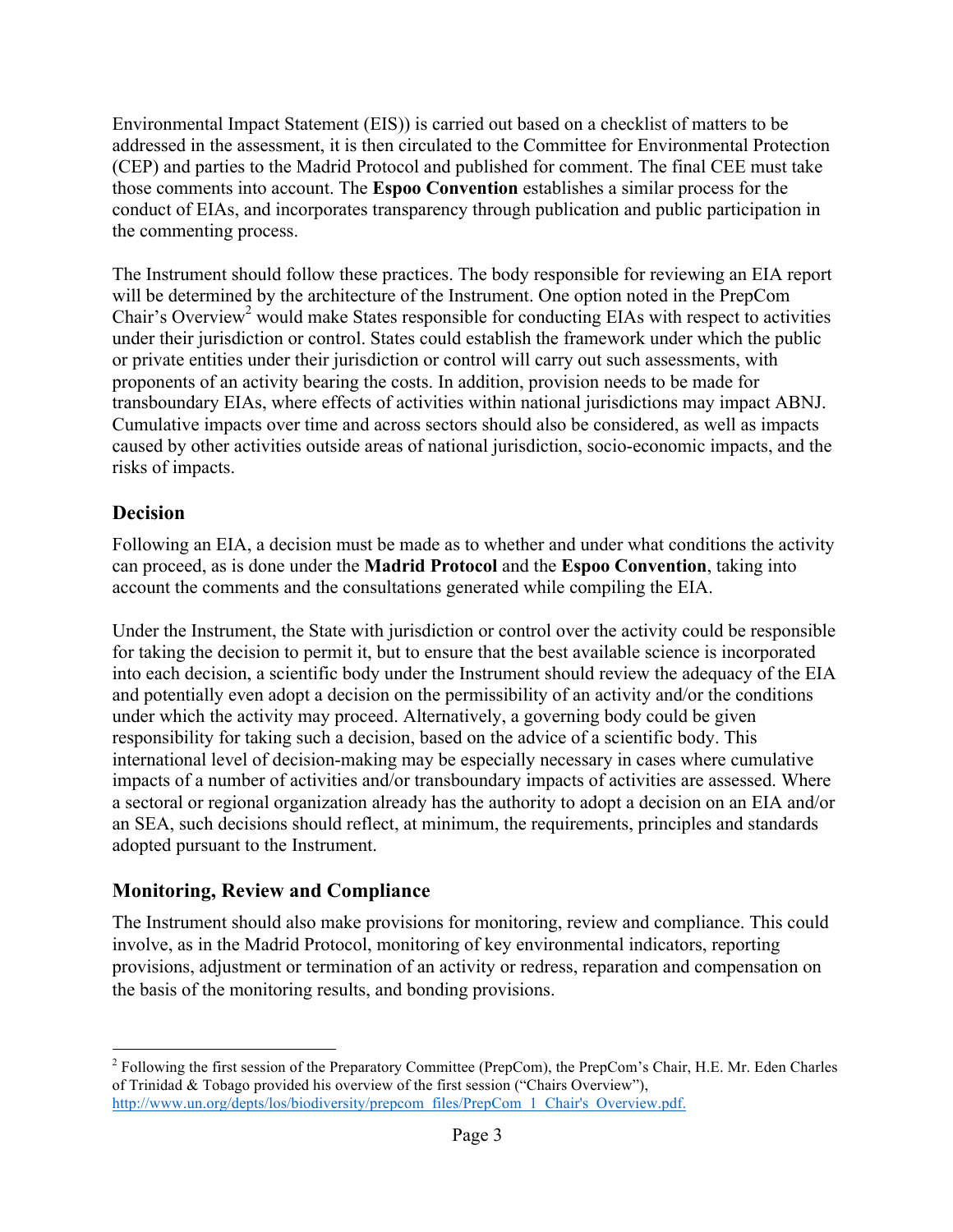## **Strategic Environmental Assessments**

Strategic environmental assessments (SEAs) relate to plans, programmes and policies, often for a particular region or area, as distinct from specific proposed activities. SEAs can incorporate proposed or ongoing activities taking place within areas of national jurisdiction that could impact marine biodiversity in ABNJ, as well as those taking place in ABNJ. States may wish to make the competent international organization, where one exists, or an expert body designated pursuant to the Instrument, responsible for conducting SEAs.

The **Kiev Protocol** to the Espoo Convention specifically addresses SEAs and is a useful example of an SEA process. An international Instrument would need to establish clear, transparent and effective procedures for SEAs, provide for public participation in SEAs, and integrate concerns into measures designed to further the goals of the Instrument.<sup>3</sup> Screening for situations when SEAs are needed can be provided either by (i) specifying a case-by-case examination; (ii) specifying types of policies, plans and programmes, or (iii) a combination of both approaches. Scoping is needed to identify, describe, and evaluate the likely significant environmental effects of implementing the policy, plan or programme and its reasonable alternatives. As with EIAs, there should be opportunity for public participation and consultation. Decisions should account for conclusions of the SEA report, identify measures to prevent, reduce or mitigate identified adverse effects, and address comments received. Monitoring and implementation of the report also needs to be considered.

The role of SEAs in ABNJ is now under consideration by the **International Seabed Authority** (ISA), with a recent workshop noting that SEAs must include a broad assessment of potential impacts as well as synergies (cumulative impacts) with other activities such as fisheries and shipping. An SEA would inform future EIAs, such as by providing information on possible cumulative effects, global warming, ocean acidification and fisheries. As an outcome of an SEA, a strategic environmental management plan (SEMP), which would incorporate and operationalize the outcomes of the SEA, could be developed.

# **Possible Process for Conducting an EIA under the International Instrument**

In applying best practices from existing models of EIA processes, the process for conducting EIAs under an international Instrument could incorporate the following steps:

- Strong minimum requirements and standards for conducting EIA;
- Screening (activity meets threshold for potential harm or a list of activities, taking into account cumulative impacts);
- State is responsible for conducting EIA (or sectoral or regional body as appropriate) according to specified criteria, including cumulative impacts;
- EIA is made publicly available (by State or conducting authority) for comment;
- Comment period (includes all relevant stakeholders, existing organizations);

<sup>&</sup>lt;sup>3</sup> Kiev Protocol, art. 1.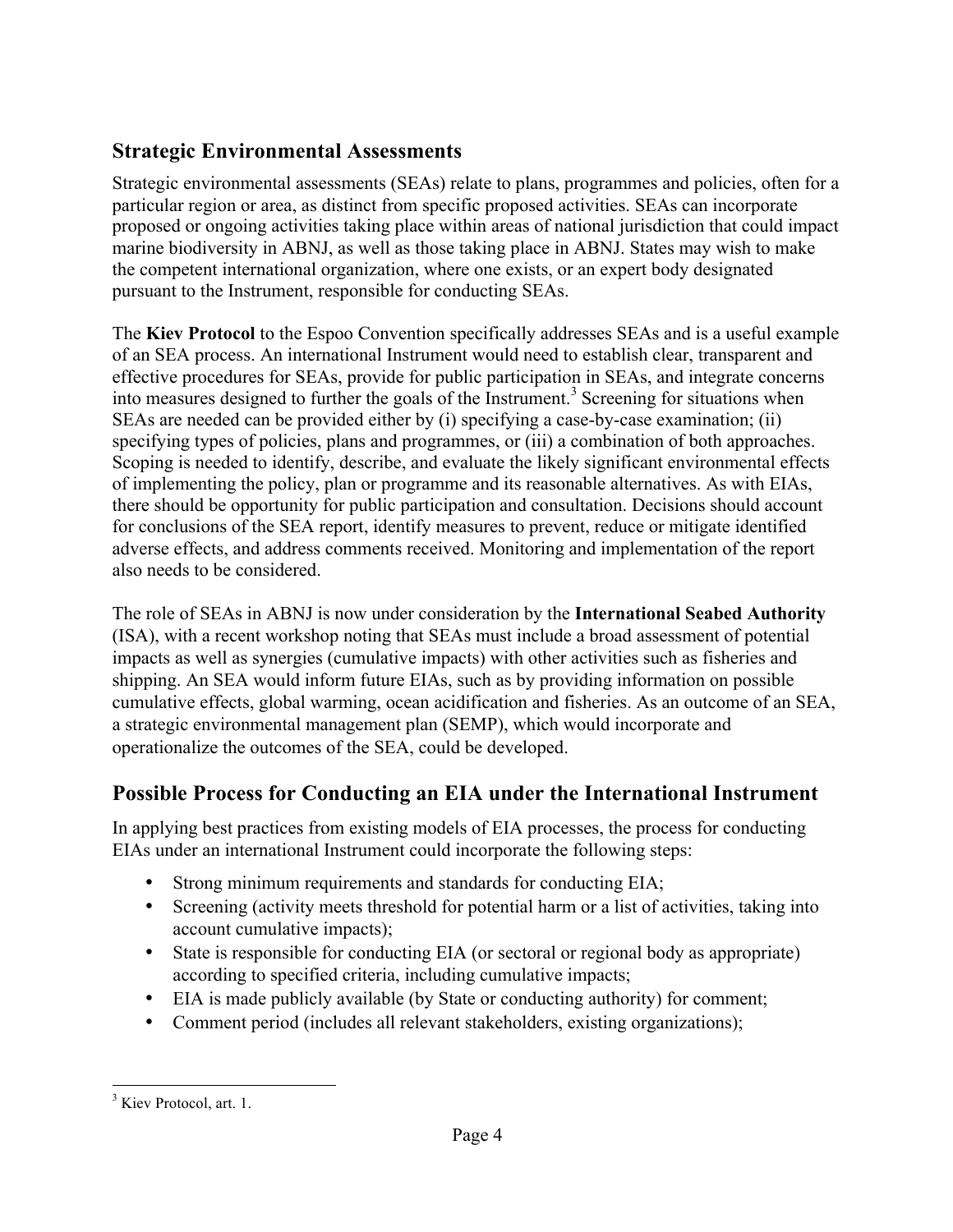- Scientific committee reviews EIA and makes recommendations on whether the activity may proceed and if so under what limitations or restrictions to prevent harm to the marine environment, taking into account comments;
- Possible appeal / objection / revision;
- Decision by appropriate body;
- Reporting and monitoring;
- Review by decision-making body of actual implementation, compliance, and enforcement.